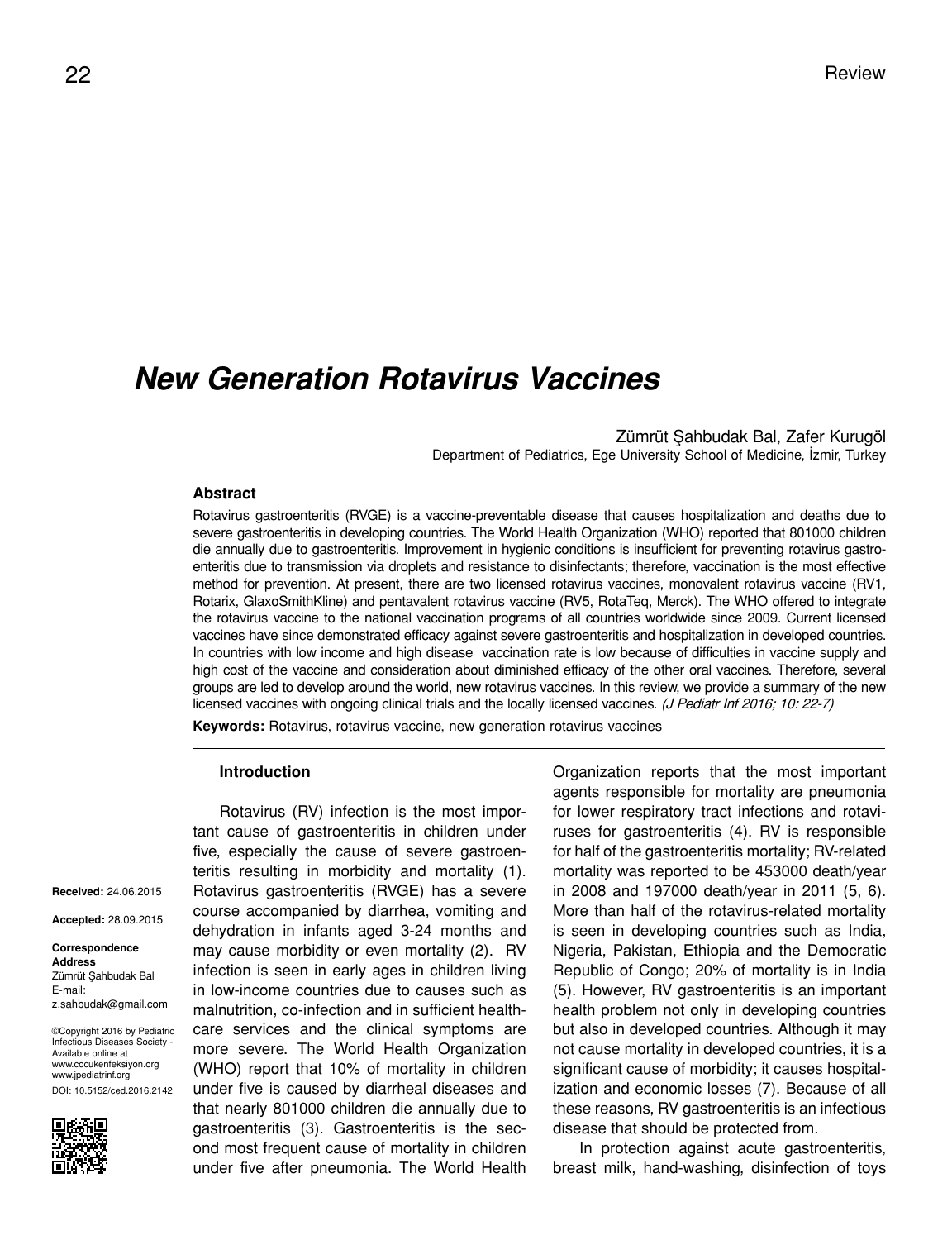are crucially important. However, personal and social hygiene rules that are important in protection against gastroenteritis alone are not effective in preventing RV infections. Rotavirus is found in high concentrations in the feces of infected persons. During the acute disease period, it is known that in each gram of the feces, 100 billion virus particles keep spreading. Virus excretion through the feces starts before the disease develops. During the 2-3 day period before the onset of gastroenteritis, RV is usually detected in the feces. Excretion lasts nearly for 10 days; after the improvement of the symptoms, it continues for another 2-3 days. Rotavirus can spread not only through only the fecal oral route, contaminated food or water, but also through contact and droplet. Therefore, it is different from other viral, bacterial and parasites gastroenteritis; it has seasonal properties such as respiratory viruses (RSV, influenza).

Rotavirus is resistant to many chemical disinfectants and temperature changes. It was found that remained alive for 6 and 60 days on dry surfaces. Rotaviruses could not be inhibited by the existing antiviral drugs. For all these reasons, reduction/prevention of rotavirus morbidity and mortality that is difficult to protect against, can spread easily and has an important disease load will only be possible with efficient and reliable vaccines.

## **Current Rotavirus Vaccines**

Today, two RV vaccines, monovalent rotavirus vaccine (RV1, Rotarix, and GlaxoSmithKline) and pentavalent rotavirus vaccine (RV5, RotaTeq, Merck) are commonly used all over the world. The World Health Organization approved both vaccines and they were recommended to be included into the national programs of all countries as of 2009 (8). However, both vaccines have some limitations such as their use in low-and middle-income countries regarding reliability, efficiency, serotype/scope of strain, procurement and supply, financial support, and lack of attention to the disease by the experts in endemic countries.

Rotavirus vaccine studies started in Australia in 1973 right after the detection of the virus as the most frequent cause of infant diarrheas (9). The first RV vaccine was bovine type vaccine RIT4237 manufactured by SmithKline-RIT. Although this vaccine was reported to have 80% protection against severe diarrhea in Finland, since it was proved to be ineffective in the studies carried out in Africa and Latin America, its production was discontinued. Afterwards, similarly bovine type vaccine WC3 (P7 [5] G6) and attenuated rhesus monkey MMU18006 vaccines were manufactured in the Philadelphian Pediatric Hospital. In a placebo-controlled study carried out with MMU18006 in Venezuela, it was found that the vaccine's protection was 68% and severe diarrhea was seen in the vaccine group (10). However, none of these vaccines were licensed. The

lamb type monovalent RV vaccine (LLR) in China was licensed in 200-2001; it was a live attenuated vaccine and recommended for infants aged 2-36 months and an annual booster dose was recommended; it was reported that nearly 10 million dose of this vaccine was administered on that year in China. However, the vaccine was not evaluated by the phase three studies; through a case-control study, 838 RV-related hospitalized children were evaluated and it was reported that against an RV infection requiring hospitalization with a single dose, 73% effectivity was found and in terms of age groups, the vaccine's protection for infants aged 12-23 months in comparison to those aged 2-11 months was higher (11).

Despite these unsuccessful experiments, the studies were continued and reassortant vaccines were developed by using the reassortant feature of rotaviruses (hybridization, it is the case of one gene segment passing from one to the other one during the process of two viruses infecting a cell). Despite these unsuccessful experiments, the studies were continued and reassortant vaccines were developed by using the reassortant feature of rotaviruses. The first reassortant RV vaccine was tetravalent monkey-human reassortant rotavirus vaccine (RRV-TV, Rotashield, Wyeth-Lederle). This is a reassortant vaccine with serotype 3 RRV (monkey rotavirus) and G1, 2 and 4 serotype protein genes. When it was first started to be administered, it was found that that its effectivity was 80-100%; despite this delightful development, it was claimed that invagination risk increased nearly 25 times due to an unknown mechanism within the 10 days after its administration, and CDC (Central Disease Committee) withdrew the RV vaccine recommendation after one the vaccine went into effect (12, 13). However, subsequent investigations proved that invagination risk was less than anticipated (14).

Pentavalent human-cattle reassortant rotavirus vaccine (RV5, RotaTeq) contains 5 live attenuated humancattle (WC-3) reassortant virus. The human surface proteins available in the vaccine are G1-G4 and P1A (8). 5 reassortant RV included in the vaccine contains more than 85% of the strains isolated in the last two decades both in developed and developing countries (14). Therefore, in RV5, a response to G1-4 and P1A (8) antigens available in more than 85% of the RV strains isolated in the warm climates has been designed. Reassortant vaccine is naturally attenuated as the animal strain does not grow in humans; and it enables neutralization with the G and P serotypes available in human rotaviruses. In protection, it is based on the assumption that serotype-specific neutralizing antibodies (homotypic immunity) are significant. RV5 is administered orally for three doses. The intermission between two doses is recommended to be at least 4 weeks. In general, the recommended vaccine scheme is 3 doses on the  $2^{nd}$ ,  $4^{th}$  and  $6^{th}$  months (15).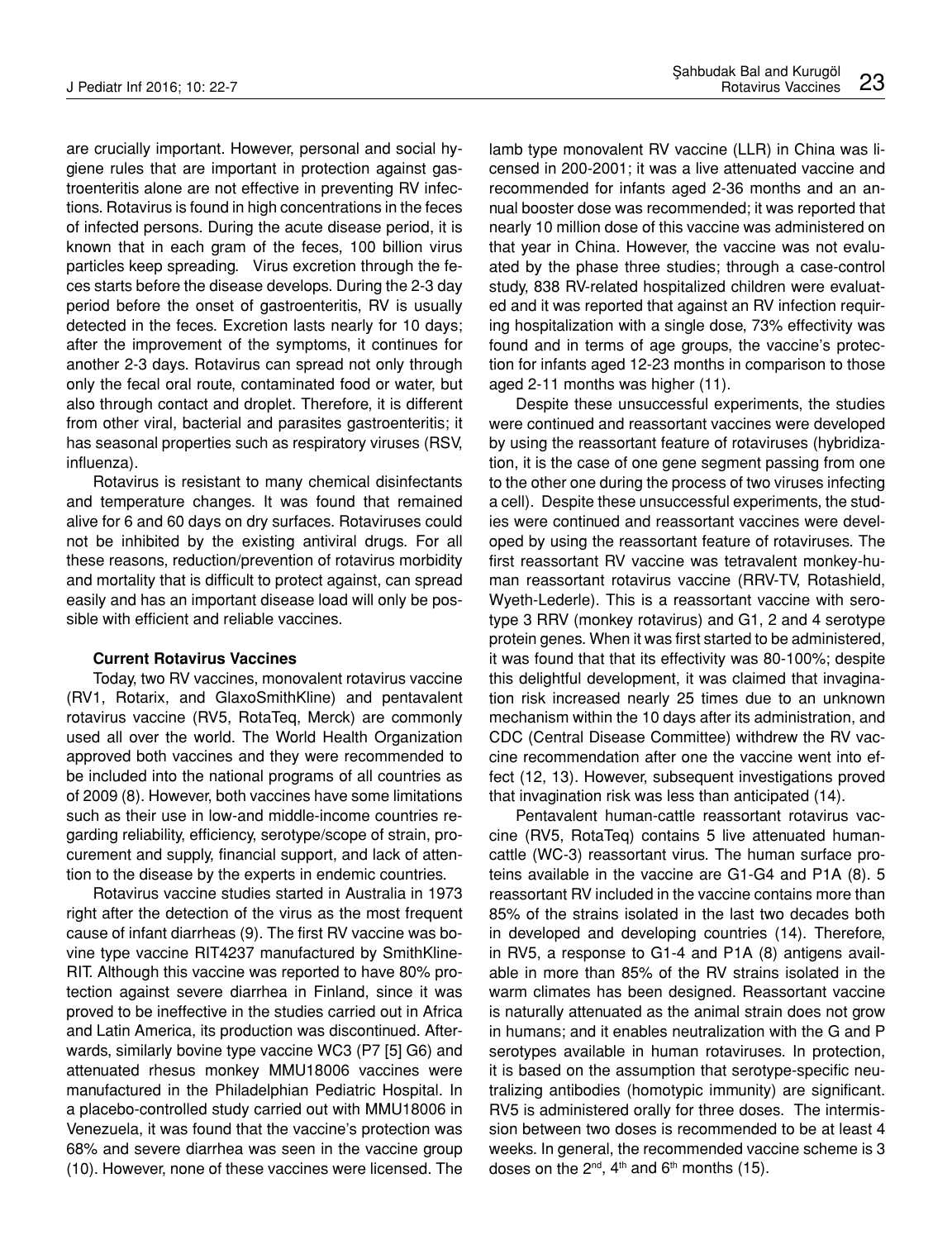Monovalent human RV vaccine (RV1, Rotarix) is a monovalent attenuated live rotavirus vaccine inclusive of **G1P1A** [8] strain. The original strain of RV1is the 89-2 strain obtained from an infant infected with RV in Cincinnati. The wild strain was attenuated by being passaged 12 times. It is based on the assumption that in protection, RV1 is homotypical antibody response is as important as heterotypical antibody response. Following the recurrent natural infections, observation of cross-protection the development is based on the symptoms demonstrating that there is cross-protection between the bovine and monkey RV-originated human reassortant vaccines (16). This vaccine is well-replicated in the intestines and similar to the natural infection, provides protection against other serotypes. It was demonstrated that protection was provided

seen in Turkey (17, 18). Rotavirus virulence and the protection mechanisms have not been fully understood despite many previous studies and tests done on the vaccine candidates. Following the vaccine, antibodies grow both in the serum and in the intestinal mucosa. Disease protection of the antibodies detected in the serum should be debated. In animal tests and in humans, humoral immunity was proved to effective in the passive transition of antibodies. It was proven that orally given RV-specific antibodies enabled improvement in infants through passive immunization and it was protective against infections when given to monkeys. The most important antibodies that have a role to play in the immunity developing through natural infection are VP7 and VP4; while homotopic neutralizing antibody is formed in the serum following the first RV infection, more extensive heterotypic immune response occurs as a result of subsequently developing infections (19).

not only against homolog G1 infection, but also against all types of RV serotypes inclusive of G) serotype frequently

In pediatric and adult studies, it was found that IgA, IgG and neutralizing antibody levels was correlated with the protection against RV infection (20). In the experimental animal studies, it was found that cytotoxic T lymphocytes were significant in protection against the disease; however, its effect on humans is unknown. However, no correlation has been found between today's licensed vaccines and protection. The most important role in vaccine immunogenicity is the formation of anti-RV serum IgA; even though it was correlated with its effectivity, it was revealed that more comprehensive studies needed to be carried out. There is a need to carry out placebo-controlled studies with the currently licensed vaccines; however, ethical regulations constrain these types of studies in many countries.

The protection of rotavirus vaccines has been assessed by effectiveness studies. In the effectiveness studies, the effectiveness of RV vaccines against RV gastroenteritis, their effectiveness against severe RV gastroenteritis was to provide protection against doctor-emergency unit admissions and hospitalizations, and severe gastroenteritis that can cause death. Therefore, effectivity studies against hospitalizations and severe RV gastroenteritis are significant. In the prosperous European and North American countries, and in the middle-income South American countries, it was proven that RV vaccines were provided effective and reliable protection against RVGE, especially against severe RVGE (21). However, the effectivity of the vaccine in developing countries is not as high in the industrialized countries. In a study done in Ghana, Kenya and Mali where severe diarrhea and mortality rates were high in children under five between 2007-2009 in 5468 infants with 2 and 3 doses RV1 vaccine, it was found that severe RVGE frequency in the placebo group was 4.9% and 1.9% in the RV1 group, and the effectivity of RV1 against severe RVGE was 49.5% (22). Similarly, in a study done with RV5, it was reported that while its effectivity against severe RVGE was 64.1% in African countries (Ghana, Kenya and Mali), it was 51% in Asian countries (Bangladesh) (23). These studies have demonstrated that the effectivity of RV vaccines in developing countries is less than the industrialized countries where it is reported to be as high as 90%. However, RV vaccines are more effective on mortality in developing countries. For instance, although its effectivity in Malawi (49.5%) is less compared to the developed South Africa (76.9%), 4.2 per 100 children in South Africa prevent severe RV attack, it prevents 6.7 attacks in Malawi. Therefore, although RV vaccine effectivity in low-income countries is lower than middle or high-income countries, its effect on public health is more significant (24).

In summary, the two RV vaccines in current use today are effective in reducing RV-related childhood mortality in low and middle-income countries; however, some limitations of the vaccine have brought up the issue of new vaccine studies.

# **Research and development studies with the new generation rotavirus vaccine**

Experiencing problems regarding the cost and supply of the vaccine in low and middle-income countries where the disease burden is high has increased the need to develop new RV vaccine. Today, research studies in which new live-attenuated human-bovine reassortant vaccine or neonatal strains are used are being carried out all over the world. Phase studies related with RV vaccines are summarized in Table 1.

The causes aimed at the new vaccine research studies are thought of as: the failure to enable the expected effectivity in countries where disease load is high and the belief that the effectivity of other oral vaccines has proba-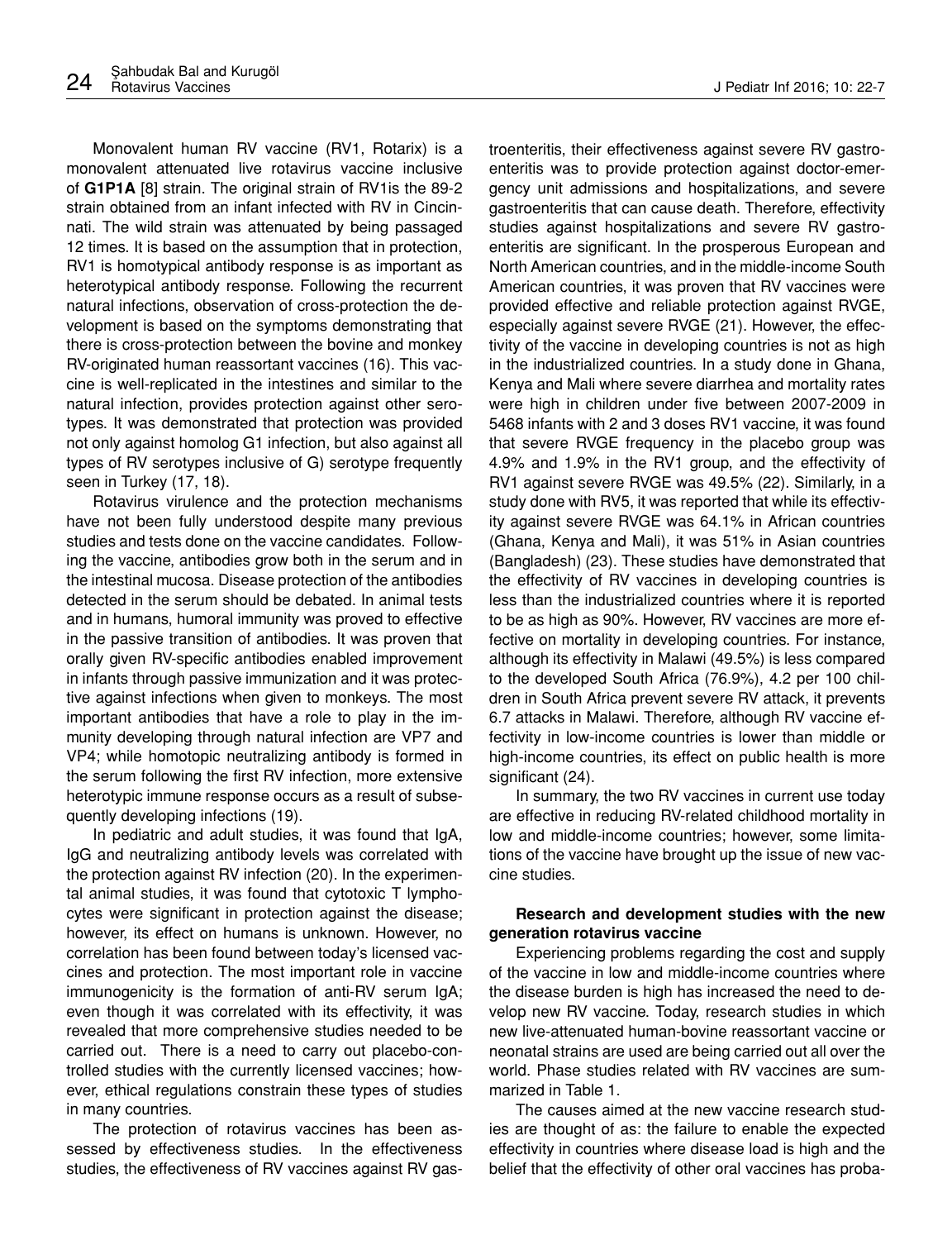| Vaccine name / Researcher                                                                      | Pre clinic | Phase I                                                                                                                     | Phase II                         | Phase III                                              |
|------------------------------------------------------------------------------------------------|------------|-----------------------------------------------------------------------------------------------------------------------------|----------------------------------|--------------------------------------------------------|
| RotaVac, monovalent<br>neonatal G9P(10), 116-E<br>rotavirus vaccine<br>(Bharat Biotech, India) |            |                                                                                                                             |                                  | Licensed in India.<br>effectivity studies<br>underway. |
| RV3 BB vaccine<br>(Murdoch Children's<br>Research Institute, Australia)                        |            |                                                                                                                             | Phase 2 studies<br>are underway. |                                                        |
| BRV Pentavalent rotavirus vaccine<br>(Serum Institute of India)                                |            |                                                                                                                             |                                  | <b>Effectivity studies</b><br>are underway.            |
| G1,2,3,4 vaccine that takes Tetrav                                                             |            |                                                                                                                             |                                  |                                                        |
| • ChengDu Institute<br>of Biological Products (China)                                          | X          |                                                                                                                             |                                  |                                                        |
| • Instituto Butantan (Brazil)                                                                  |            | X                                                                                                                           |                                  |                                                        |
| • Shanto Biotech, (India)                                                                      |            | X                                                                                                                           |                                  |                                                        |
| Rotavin-IM G1P[8] (Vietnam)                                                                    |            |                                                                                                                             |                                  | Reported to have been licensed.                        |
| Non-replicated rotavirus vaccine (NRRV)                                                        |            |                                                                                                                             |                                  |                                                        |
| P2-VP8 recombinant subunit,<br>developed by PATH x                                             |            | The phase I studies<br>in adults have been<br>concluded; effectivity<br>studies in children<br>and infants are<br>underway. |                                  |                                                        |
| x: Performance Assessment & Quality Improvement, Rotavirus (RV)                                |            |                                                                                                                             |                                  |                                                        |

**Table 1.** Candidate rotavirus vaccines, phase studies

bly decreased. Moreover, its contact with the other viruses and bacteria that colonize the intestinal system, neutralization of maternal antibodies (breast milk or transplacental) the virus, immaturity of the intestinal immune system, and lack of knowledge of the secrets of the infant intestinal mucosa.

Another important cause of the new vaccine research studies is the cost of the vaccine and the financial difficulties involved in the procurement of the vaccine. Cost of the current vaccines is high for the low and middle-income countries where the disease burden is high and production level of the vaccine does not cover all the children. Because of all these reasons, for the countries where the disease burden is high, hopes been pinned on the new vaccine development studies.

Various studies demonstrated that maternal antibodies reduced vaccine effectivity; therefore, in the current application, vaccination starts on the  $6<sup>th</sup>$  week the earliest. Although it may change depending on the type of the vaccine, in order to enhance vaccine immunity to the maximum level, at least two or three doses of vaccine administration is recommended. Its administration together with the OPV vaccine has eased off its introduction into the vaccination schedules; however, there are also studies demonstrating that simultaneous administration of the two vaccines has reduced the response of the OPV vaccine. Therefore, the studies aimed at increasing the immunogenicity through cross-protection between the serotypes

of RV vaccine, and reducing the interaction with maternal antibodies by introducing the vaccines from birth have been underway.

Although the invagination risk with the currently licensed vaccines is as low as 1-2/100000, concerns still continue and it affects the policy regarding the application age of the first dose of the RV vaccine. In many countries where disease load is high, due to the delays in the introduction of vaccination, important opportunities are missed in preventing the RV-related mortality in children who are not vaccinated in the first 15 weeks. However, the WHO states that this limitation can be ignored in countries where the disease load and RV-related mortality is high. Therefore, it is recommended that age limitation is not important for the vaccination targeted by the new vaccine development studies, especially for the low-income countries where the disease load is high, more appropriate vaccines should be developed.

Asymptomatic or mild course of the RV infection in the neonatal period has caused the neonatal strains to be researched in the new vaccine development studies. Two vaccines in which neonatal strains were used were developed; one these vaccines was licensed in India (monovalent neonatal G9P (10) containing the 116E strain developed by the support of PATH [Bharat Biotech International Limited (BBIL). In the study done by the Biotechnology Institute of India involving many academicians and BBIL, it was found that 4352 infants vaccinated by the 116-E RV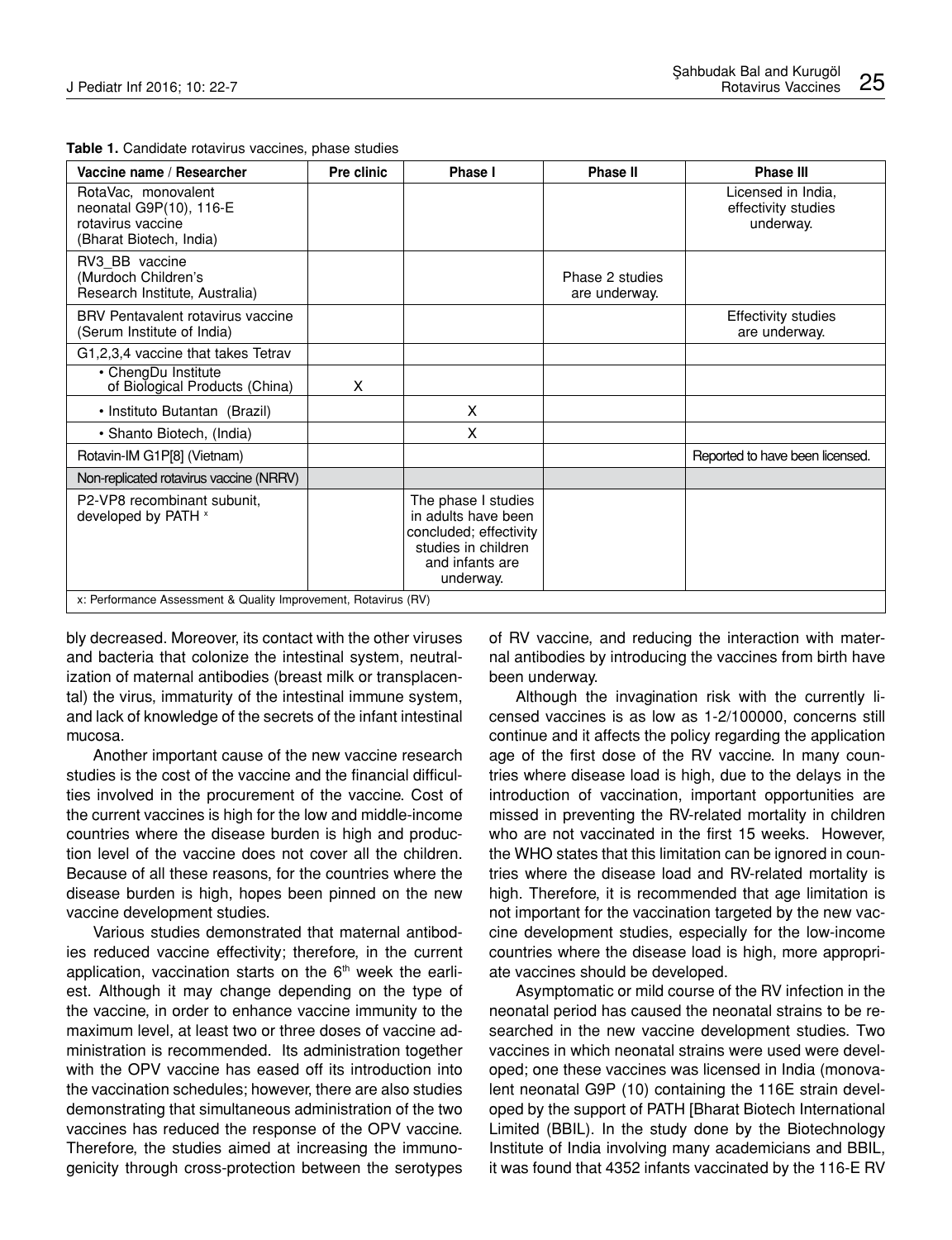vaccine developed 1.6% severe gastroenteritis attacks, and 2360 infants given placebo developed 3.2% severe gastroenteritis attacks; it was demonstrated that the vaccine reduced severe gastroenteritis 56% in the first year (25). This vaccine was licensed by the label Rotavac in India. It is reported that the cost of the vaccine is about one American dollar and the vaccine will start to be used step by step all over the world.

While the other neonatal vaccine (the RV3 vaccine containing P[6]G3 strain) was developed in Australia and it was reported to be effective and well-tolerant, since its immunogenicity was found to be low, its formula was changed and more antibodies were added. In the phase 1 and 2 studies, it was found that the vaccine was reliable and had high immunogenicity; the phase 2 studies have still been underway. The other human RV vaccine strain, Rotavin-IM G1P [8] was developed in Vietnam and was licensed.

Multivalent reassortant vaccine development studies were developed by the hybridization of cattle strains and human strains. The five-valent bovine-human reassortant vaccine developed in India is the BRV Hu (pentavalent G1-4 and G9) and the phase 3 studies have still been underway in many parts of India with the collaboration of PATH (26). The tetravalent G1,2,3 and 4 vaccines in which the other bovine reassortant was used, were licensed by the national health institutes in Brazil (Instituto Butantan), in India (Shanta Biotech) and in China (ChengDu Institute of Biological Products). In an effectivity study done in Finland, this vaccine was proved to have high effectivity and was immunogenic and non- allergenic.

Since the effectivity of the oral vaccine is not at the desired level in the countries where the disease burden is high, academic and state-funded organizations (such as PATH) in many countries have been working on the RV vaccine to be applied parenterally. Vaccine development studies have been working on vaccines comprised of inactive RV strains or of the subunits of RV proteins. The third most noticeable vaccine candidate is the 3 or 2-level virus-like particle (VLP<sub>s</sub>); inactive RV particles and recombinant subunit proteins. The Organization of Performance Assessment Tools (PATH, Performance Assessment &Quality Improvement) for Quality Improvement in Hospitals of the European Regional Office of World Health Organization developed the chimeric vaccine protein comprised by the expression of VP8 in the *E.coli*, the subunit of outer membrane VP4 that increases its immunogenicity by being tied to the P2 epitope of the tetanus toxin where most of the neutralizing epitope is located. In the reliability studies done with the adults, it was demonstrated that the

P2-VP8 vaccine was well-tolerable and constituted a definite neutralizing antibody response (27). If immunogenicity is proven in the ongoing studies with infants, they will guide the new effectivity studies.

In summary, various scientific institutions such as the WHO, CDC, ESPID (European Society of Pediatric Infectious Disease), and AAP (American Academy of Pediatrics) recommend all the countries in the world the inclusion of the RV vaccine into the routine schedule. It has been reported that in the vaccine recommendations, between both current RV1 and RV5, there is no specific difference with regards to effectiveness and protection and both vaccines are reliable; and in RV vaccines, there is no increase inclusive of invagination in the side effects (28). In addition to increasing the effectiveness of the vaccine with the new generation RV vaccines, the most important thing is to reduce the costs, thus, enabling the RV vaccines to be cheaper and more accessible for the low-income countries.

**Peer-review:** Externally peer-reviewed.

**Author Contributions:** Concept - Z.K., Z.Ş.B.; Design - Z.Ş.B., Z.K.; Supervision - Z.K., Z.Ş.B.; Materials Z.K., Z.Ş.B.; Data Collection and/or Processing - Z.K., Z.Ş.B.; Analysis and/or Interpretation - Z.K., Z.Ş.B.; Literature Review - Z.Ş.B., Z.K.; Writing - Z.Ş.B., Z.K.; Critical Review - Z.K.; Other - Z.K., Z.Ş.B.

**Conflict of Interest:** No conflict of interest was declared by the authors.

**Financial Disclosure:** The authors declared that this study has received no financial support.

# **References**

- 1. Kapikian AZ, Hoshino Y, Chanock RM. Rotaviruses. In: Knipe DM, Howley PM, (eds). Fields Virology. 4th ed. Philadelphia, PA: Lippincott Willams & Wilkins; 2001. p.1787-833.
- 2. Parashar UD, Hummelman EG, Bresee JS, Miller MA, Glass RI. Global illness and deaths caused by rotavirus disease in children. Emerg Infect Dis 2003; 9: 565-72. **[\[CrossRef\]](http://dx.doi.org/10.3201/eid0905.020562)**
- 3. Liu L, Johnson HL, Cousens S, et al; Child Health Epidemiology Reference Group of WHO and UNICEF. Global, regional, and national causes of child mortality: an updated systematic analysis for 2010 with time trends since 2000. Lancet 2012; 379: 2151-61. **[\[CrossRef\]](http://dx.doi.org/10.1016/S0140-6736(12)60560-1)**
- 4. GBD 2013 Mortality and Causes of Death Collaborators. Global, regional, and national age-sex specific all-cause and cause-specific mortality for 240 causes of death, 1990- 2013: a systematic analysis for the Global Burden of Disease Study 2013. Lancet 2015; 385: 117-71. **[\[CrossRef\]](http://dx.doi.org/10.1016/S0140-6736(14)61682-2)**